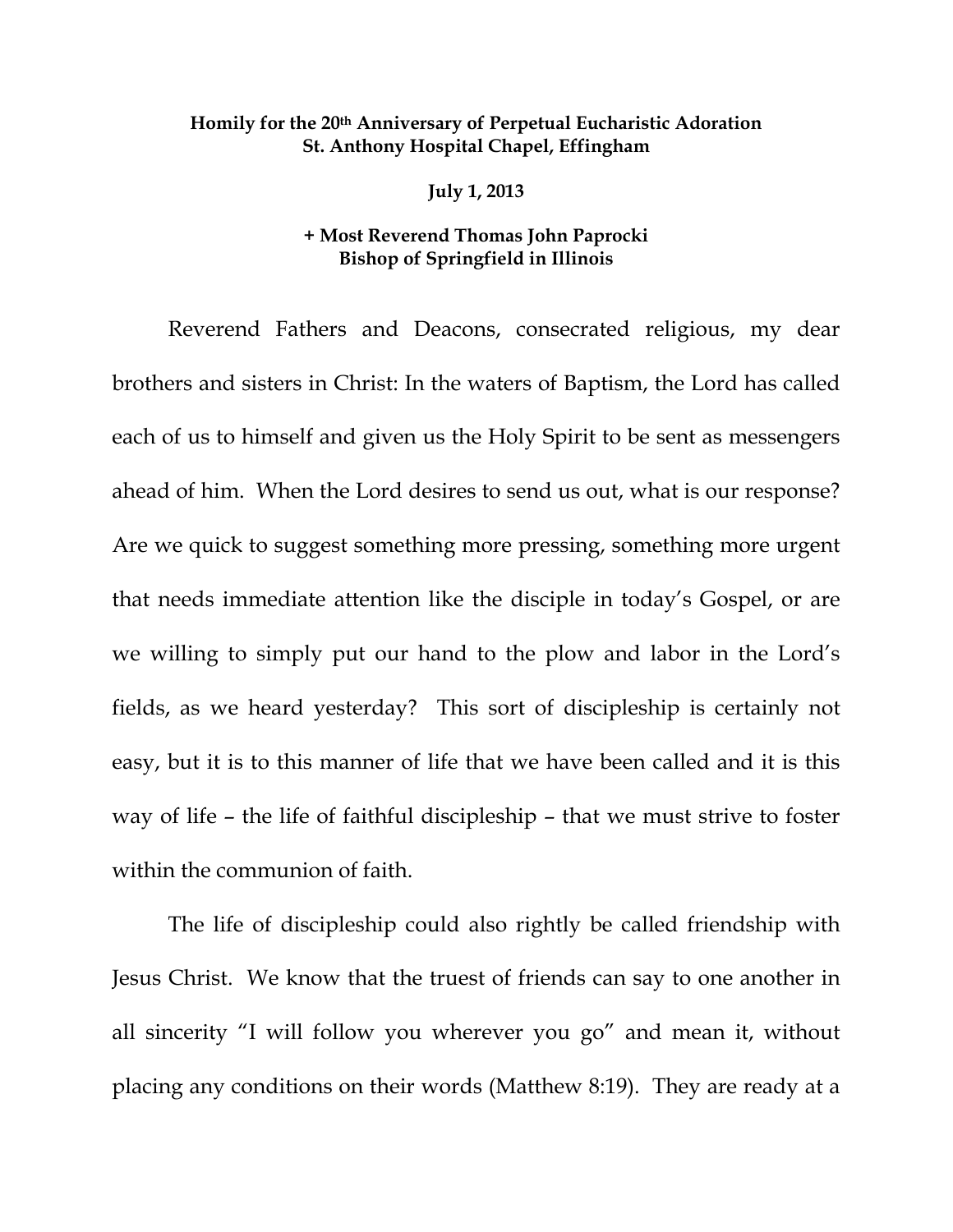moment's notice to step up and lend a hand, to listen with compassion or to counsel with wisdom, to relax and have fun, to do whatever is good for the one who is a friend. This is why we read in Scripture that "faithful friends are a sturdy shelter; whoever finds one finds a treasure" (Sirach 6:14). The truest friend is the one who is willing to suffer with us and for us and for this reason we have the truest of friends, the most faithful of friends and the sturdiest of shelters, in Jesus Christ who gave himself for us and continues to be with us in the Sacrament of his Body and Blood.

You have come to know and to treasure his friendship so much that you seek to spend a special time with him as you come to adore him in the Most Holy Sacrament of the Altar. I am grateful for your dedication and your fidelity to this important apostolate that so often remains hidden from most people.

 So it is that we come today to the altar of the Lord to celebrate and give thanks for twenty years of perpetual adoration of the Blessed Sacrament here at St. Anthony hospital. What does it mean to adore the Lord?

 So often when we come before the Lord we bring with us the many struggles and frustrations of daily life, the pain of strained relationships,

2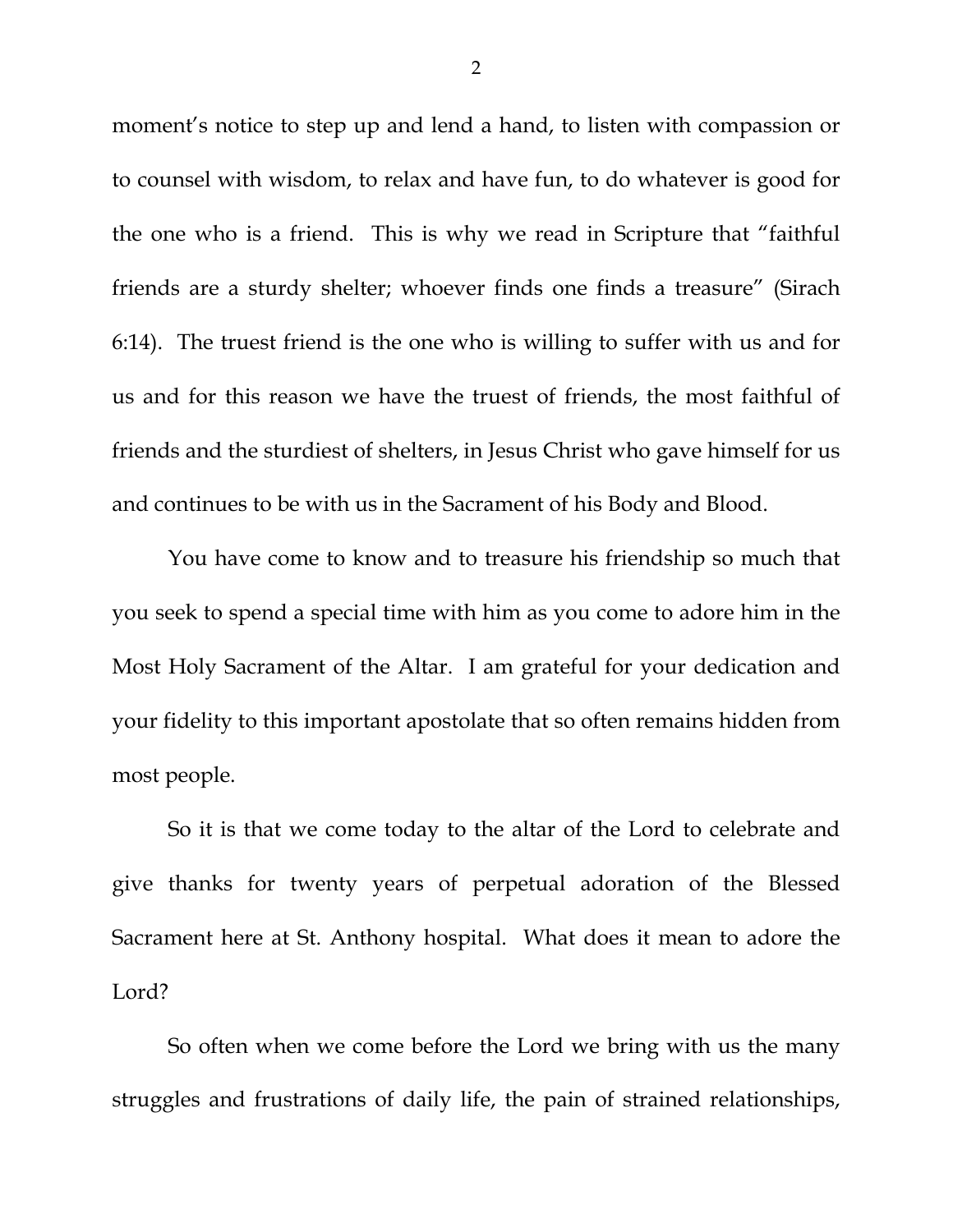sorrow for our sins and for failures to love; in short, we often come bearing the burden of a heavy heart, a heart that loves but is also weak, one that often puts other things before the Lord.

Particularly here in this hospital, when we come to adore the Lord we bring with us those patients who are in need of healing and of comfort; the nurses who provide compassionate care and the doctors who seek to alleviate the pains of the body; the families who feel helpless. Certainly it is right for us to bring all of these concerns to the Lord and to ask his blessings upon those who may not at these difficult moments have the words to speak to him.

 But we must also be careful that our time spent in adoration does not stop here; it must go deeper still. We must be sure to keep our time before the Lord about him and not about ourselves; we must remember to keep him before everything else. As Pope Emeritus Benedict XVI once said about Eucharistic Adoration:

Let yourself be embraced by him! Gaze no longer upon your own wounds, gaze upon his. Do not look upon what still separates you from him and from others; look upon the infinite distance that he has abolished by taking your flesh, by mounting the Cross which men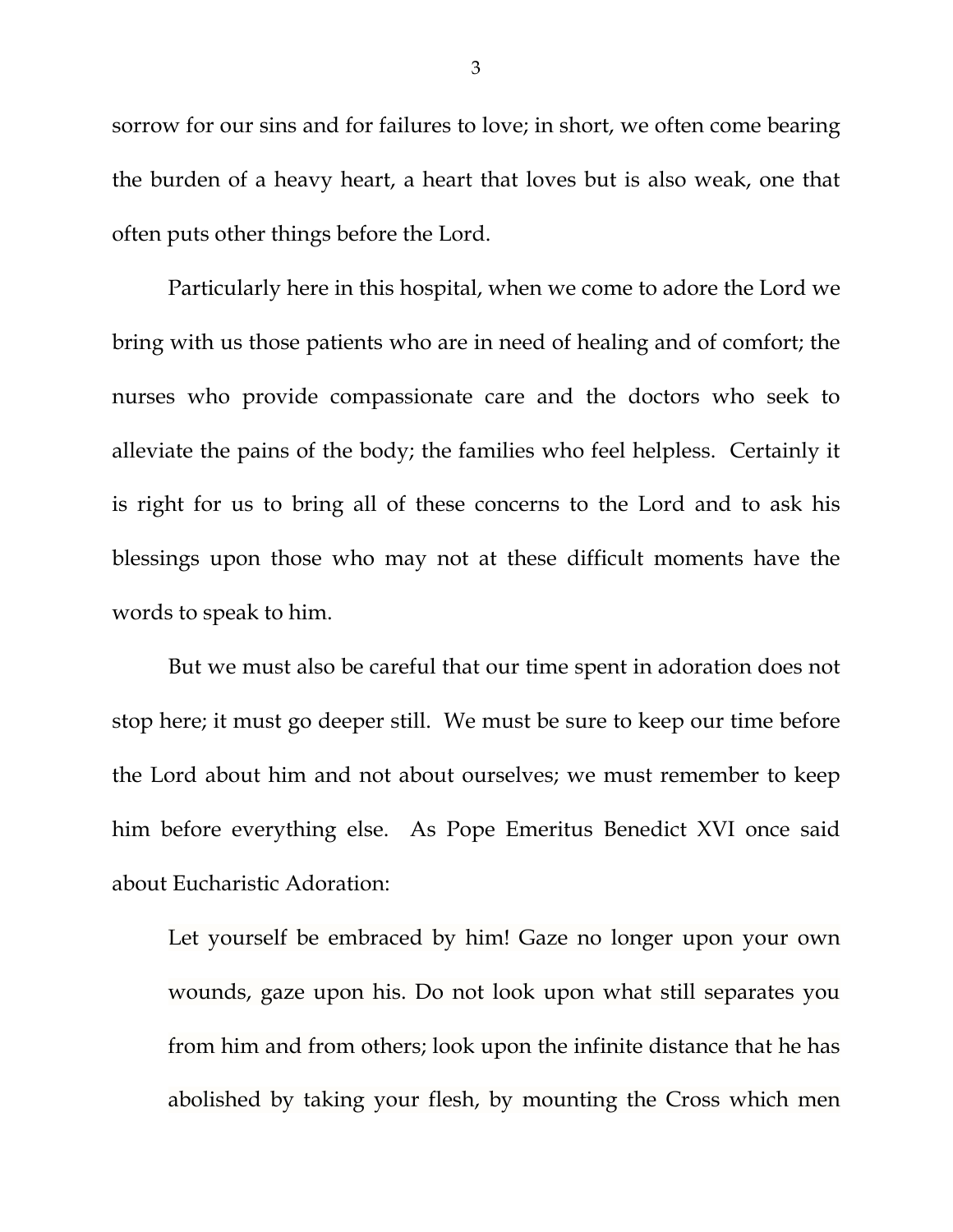had prepared for him, and by letting himself be put to death so as to show you his love. In his wounds, he takes hold of you; in his wounds, he hides you. Do not refuse his Love!"1

We sometimes lament that it can be difficult to find new or younger recruits to take part in perpetual adoration. This, I think, is often because they do not understand what it is that takes place. We must help them understand that time spent with Jesus is never time wasted but always time used well; it is not simply time spent sitting but an experience of love. We must encourage them to meet the Lord here to allow themselves to be embraced by him.

When he spoke with a group of children a few years ago, the Pope Emeritus spoke about what we should do in Eucharistic Adoration. He said to them:

Adoration is recognizing that Jesus is my Lord, that Jesus shows me the way to take, and that I will live well only if I know the road that Jesus points out and follow the path he shows me. Therefore, adoration means saying: "Jesus, I am yours. I will follow you in my life, I never want to lose this friendship, this communion with you." I could also say that adoration is essentially an embrace with Jesus in